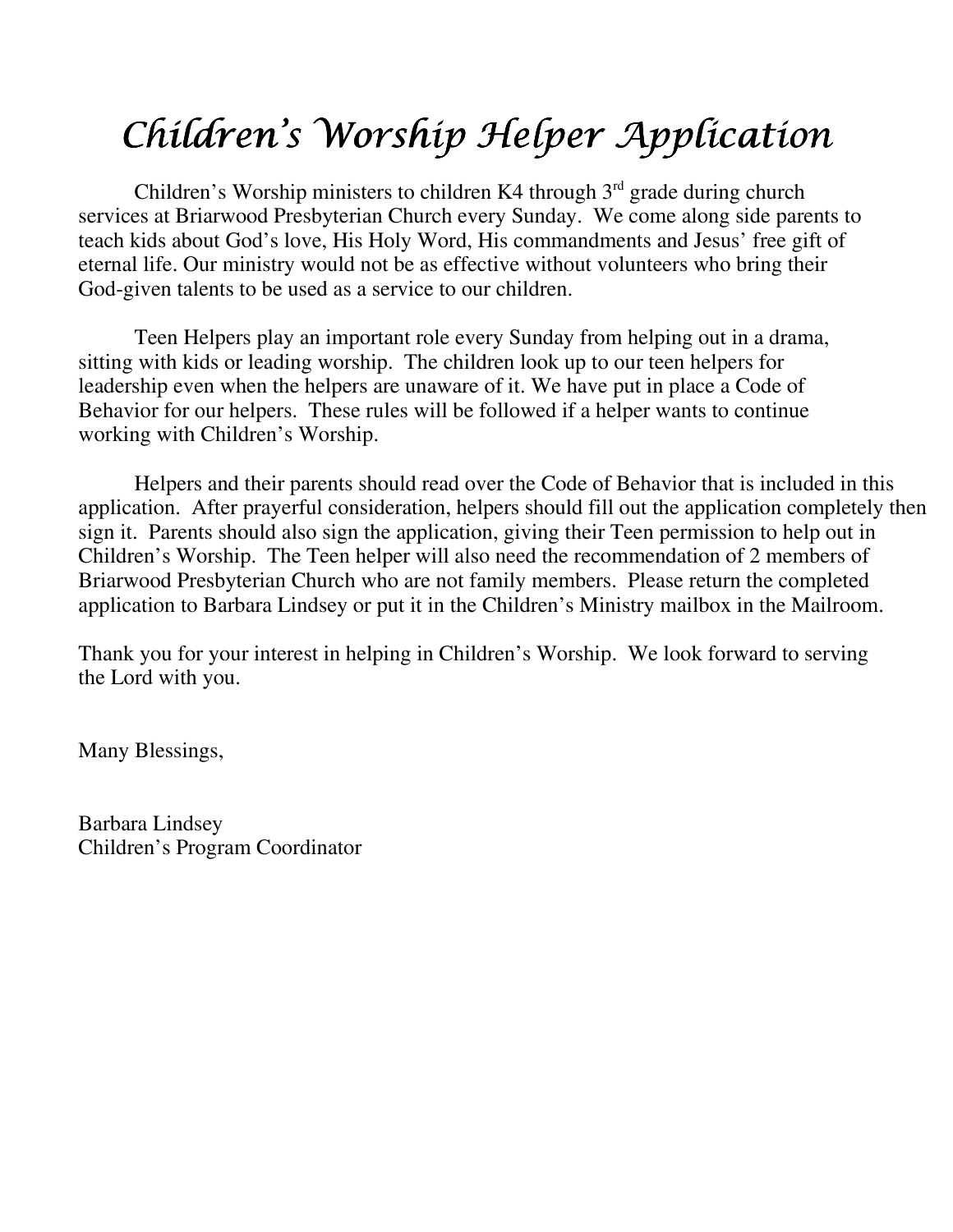## Children's Worship Helper Code of Behavior

#### Respect:

- Helpers will respect the authority of all adults in Children's Worship (Titus 3:1-2)
- Helpers will respect all other teens and children (Matt. 7:12; Eph.5:21)

#### Example:

- Helpers will remember that they are examples for all the kids either while in Children's Worship or in their daily lives (Eph.5:15)
- Helpers will listen while adults are talking and will encourage kids to do the same (Prov. 1:5)
- Helpers will not use electronic devices during Children's Worship (phones, iPods, etc)
- Helpers will not play with props
- Helpers will not bring dangerous or destructive items to Children's Worship
- Helpers will not use profanity or any unkind words in Children's Worship (Eph.5:4)

#### Safety:

- Helpers will not pick up children or rough-house with them in any way
- Bathroom Rules:
	- o When a Helper takes a child to the bathroom, another child or another Helper must accompany them. If this is not possible, the Helper will stand outside the bathroom and wait on the child to come out.
	- o Only female Helpers may take girls to the bathroom. Only male Helpers may take boys to the bathroom.
- If a Helper observes kids fighting or arguing, he or she should sit between the kids and notify an adult before the end of Children's Worship.

#### Responsibilities:

- o Helpers will assist in setting up and taking down props
- o Helpers will quiet children as needed
- o Helpers may be asked to assist in dramas if that's one of their gifts
- o Helpers will walk children to the bathroom or water fountain as needed
- o Helpers may be asked to run the sound board/DVD player in the Chapel if they have been trained
- o 8am Helpers will walk children to Sunday School or visitors to the Sunday School table
- o 11am Helpers will stay in the Chapel until most of the kids are picked up

#### Miscellaneous:

- Helpers must be members of Briarwood Presbyterian Church & be in the  $7<sup>th</sup>$  grade or above
- Area of service
	- $\circ$  Miss Barbara has the right to ask a teen helper to go to the worship service if a tee helper is not being helpful or distracting to others.

### - Approval

o Parents must approve application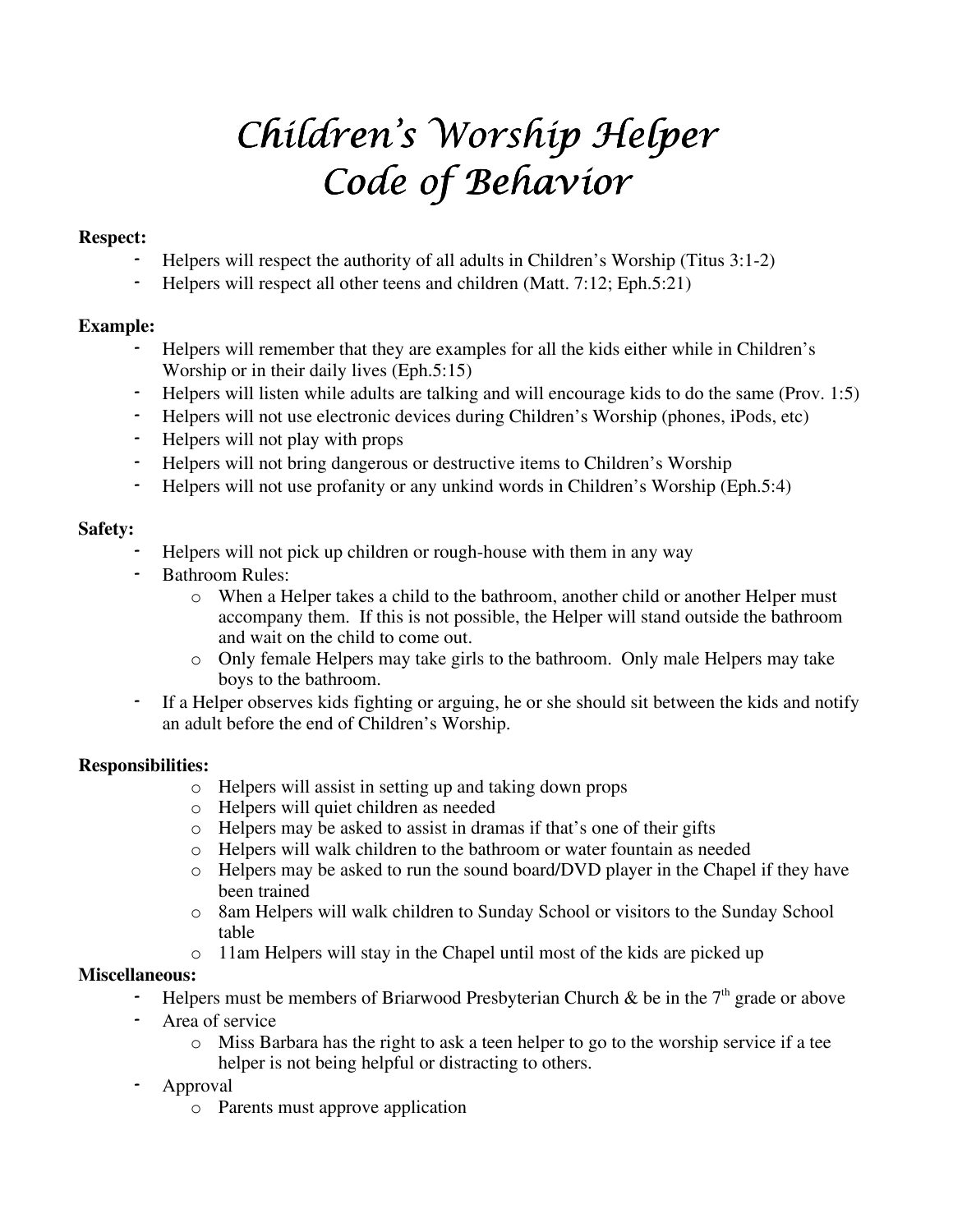- o 2 adult references must be provided with a Helper's application. These references must be members of BPC and cannot be members of the Helper's family.
- o Miss Barbara and other members of the Children's Ministry will review applications. Any that are not approved, will be notified.
- Breaking the Rules
	- o First offense Miss Barbara will warn the Helper
	- o Second offense Parents will be notified
	- o Third offense Helper will be asked to not come back to Children's Worship and parents will be notified
- End of service- Helpers should let Miss Barbara know if they plan to not serve in Children's Worship any more
- Friends- When you bring a friend to church, please stay in the service with your friend and your family. Your friend has not been approved to serve in Children's Worship.
- Absent If a helper cannot make it to Children's Worship, he/she must notify Miss Barbara by email no later than 24 hours ahead of time with a replacement. The replacement must notify Miss Barbara as well to confirm the change.